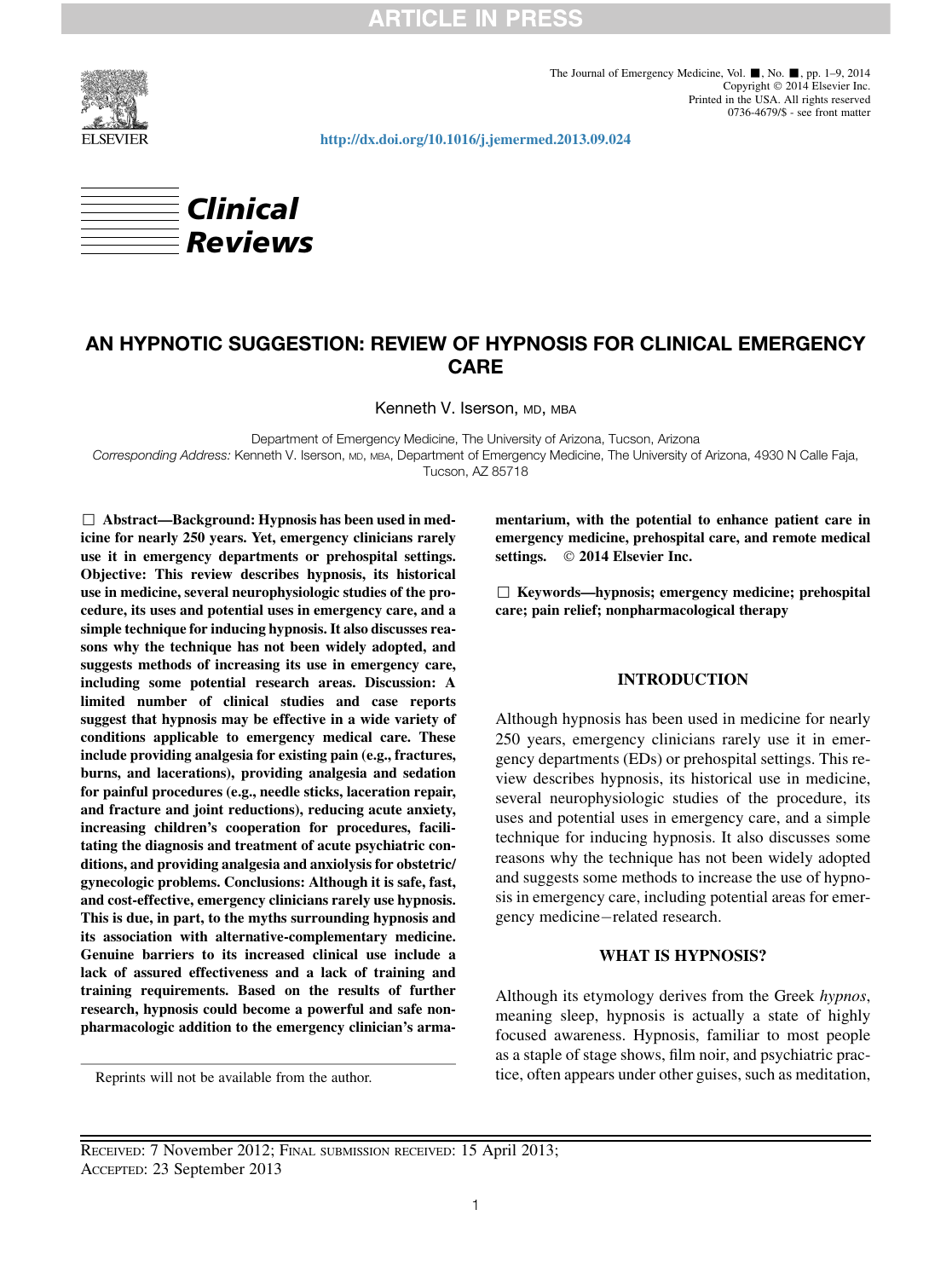**ARTICLE IN PRESS** 

religious ecstasy, guided imagery, therapeutic imagery, suggestive therapeutics, guided meditation, and biofeedback. Hypnotic trance states can also occur naturally, as when reading an absorbing book, watching an engrossing movie, performing a monotonous activity (e.g., ''highway hypnosis''), daydreaming, or meditating [\(1\).](#page-6-0)

Medical hypnosis enhances patients' acceptance of clinicians' positive suggestions to change their perceptions, sensations, thought, and behavior (Table 1)  $(2-4)$  $(2-4)$  $(2-4)$ . Defined best by what it does, clinician-induced hypnosis helps patients focus their awareness to lessen pain, anxiety, and troublesome symptoms. Hypnosis works as well as premedication before surgery, even for patients that use a hypnosis recording. Preoperative effects, which would benefit emergency patients, include decreased anxiety, decreased blood pressure, reduced blood loss, enhanced postoperative well-being, improved intestinal motility, shorter hospital stays, reduced postoperative nausea and vomiting, and a reduced need for analgesics  $(5,6)$ .

Research on hypnosis shows that it has demonstrable effects on both the brain and the so-called ''involuntary'' internal physiologic processes  $(7-9)$  $(7-9)$  $(7-9)$ . It alters cerebral blood flow and incoming stimuli at the cortical level [\(10,11\)](#page-6-0). While complex hypotheses have been proposed to explain these physiological effects, and functional brain imaging is increasing our knowledge of hypnotic effects on the brain, it remains unclear exactly how hypnotic effects occur [\(12,13\)](#page-6-0).

## BRIEF HISTORY OF HYPNOSIS

Medical and religious practitioners have used hypnosis for millennia under various names. Calling it ''sacred sleep,'' Egyptian priests used hypnosis for religious and medical purposes at least 4000 years ago; the ancient Greeks were treated with hypnosis in ''sleep temples of the sick.''

Medical hypnotism's modern era began in 1778, when the Austrian physician Franz Anton Mesmer introduced it in France under the unfortunate name ''animal magnetism." In the  $19<sup>th</sup>$  century, surgeons John Elliotson and James Esdaile performed hundreds of procedures using

|  | Table 1. Characteristics of Clinical Hypnosis (5,6) |  |  |  |  |
|--|-----------------------------------------------------|--|--|--|--|
|--|-----------------------------------------------------|--|--|--|--|

| Hypnosis is a state of mind characterized by:<br>Compliance with acceptable instructions<br>Attention focused on hypnotist or suggested images/ideas |  |
|------------------------------------------------------------------------------------------------------------------------------------------------------|--|
| Heightened receptivity for suggestions                                                                                                               |  |
|                                                                                                                                                      |  |
| Absence of normal critical thinking                                                                                                                  |  |
| A hypnosis session consists of                                                                                                                       |  |
| Explaining the process and obtaining consent                                                                                                         |  |
| Inducing the trance-like state                                                                                                                       |  |
| Deepening the hypnotic state                                                                                                                         |  |
| Delivering acceptable suggestions                                                                                                                    |  |
| Emerging from the hypnotic state                                                                                                                     |  |

hypnosis as the sole anesthetic, with a relatively low mortality for the time, resulting in the 1831 publication, Numerous Cases of Surgical Operations Without Pain in the Mesmeric State [\(14,15\).](#page-6-0) In the early  $20<sup>th</sup>$  century, and of particular relevance to emergency medicine (EM), the physician and psychotherapist P. P. Podiapolsky found that nearly all wounded soldiers responded ''with exceptional facility'' to hypnosis, although he did not use it for major operations [\(16\)](#page-6-0).

Other physicians began using the technique, but the concurrent success of ether and chloroform quickly displaced the use of hypnosis for surgical anesthesia. Medical hypnosis then faded into the background [\(14,17\)](#page-6-0).

Although  $20<sup>th</sup>$  century medical hypnosis became primarily identified with psychiatry, United States and British medical groups endorsed it for general medical use. In 1958, the American Medical Association reported that there can be ''definite and proper uses of hypnosis in medical and dental practice'' and recommended the establish-ment of "necessary training facilities" [\(18\)](#page-6-0). The British Medical Association had already published a similar statement [\(1,18\).](#page-6-0) The American Psychiatric Association wrote in 1961 that ''hypnosis has definite application in the various fields of medicine," and in 1996 a National Institutes of Health panel published a statement saying that there was ''strong evidence for the use of hypnosis in alleviating pain associated with cancer" [\(19,20\).](#page-6-0)

#### DISCUSSION

#### IS HYPNOSIS REAL?

Neurophysiologic studies demonstrate that hypnosis differs from simple imagination, placebos, and sleep [\(21\).](#page-6-0) Research using positron emission tomography (PET) shows that hypnosis involves the anterior cingulate cortex and that actual changes occur in the brain's perception that do not occur when a suggestible person simply follows instructions  $(22,23)$ . PET also shows that hypnosis, through the midcingulate cortex modulating a large cortical network, actively decreases a person's subjective and objective perception of and emotional response to pain  $(24-26)$  $(24-26)$ . Scans show that pain under hypnosis is not perceived, rather than simply being experienced with greater tolerance [\(27\).](#page-6-0) Further illuminating how powerful hypnosis can be, PET shows that the right anterior cingulate cortex activates both when individuals hear sounds and when hearing sounds is suggested under hypnosis—but not when they simply imagine that they hear sounds[\(8,28\).](#page-6-0)

Functional magnetic resonance imaging studies show significant activity and connectivity involving the brain's default mode network (DMN), as well as other areas, in hypnotized subjects  $(29-31)$  $(29-31)$  $(29-31)$ . The DMN, thought to generate spontaneous thoughts and to be essential for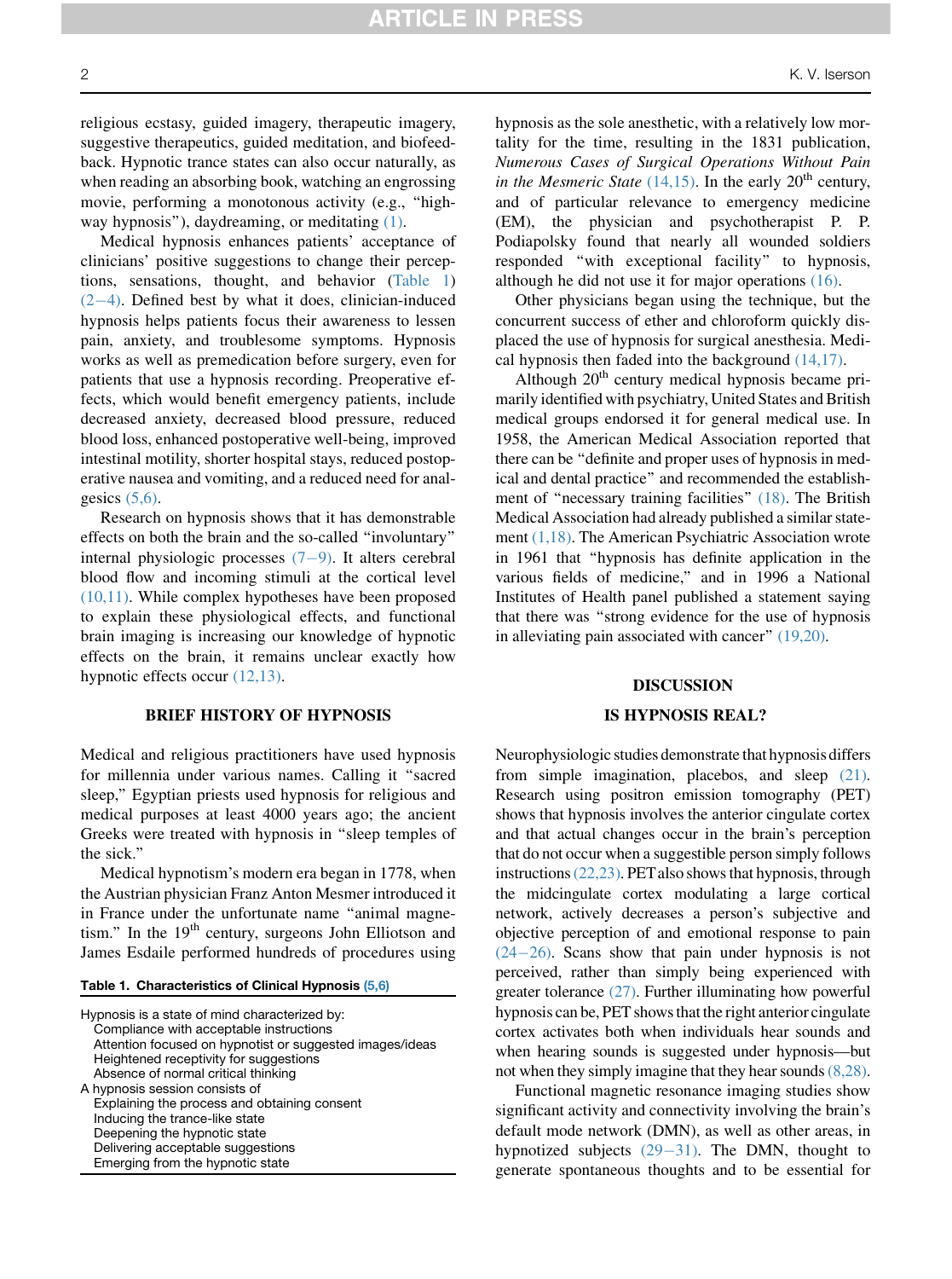creativity, includes the medial temporal lobe, part of the medial prefrontal cortex, the posterior cingulated cortex, and the adjacent ventral precuneus and inferior parietal cortex.

Similarly, electroencephalography (EEG) demonstrates waveforms under hypnosis that cannot be evoked by waking imagination [\(32\)](#page-6-0). When hypnosis is used for anesthesia, EEGs show that the pain relief differs from a simple placebo effect [\(33,34\)](#page-6-0). Finally, as Braid recognized, hypnosis is not a form of sleep [\(35\).](#page-6-0) Although relaxation often accompanies hypnotic induction, alert induction methods can also be used with similar effects [\(36\).](#page-6-0)

## USES IN EM AND EMERGENCY MEDICAL **SYSTEMS**

Hypnosis has been sporadically discussed in the emergency medical literature, and is even rarer in the emergency medical systems (EMS)/wilderness medicine literature [\(15,37](#page-6-0)-[44\)](#page-6-0). Hypnosis fulfills nearly all requisites of the ideal EM intervention; it is safe, fast, readily available, cost effective, uses minimal personnel and equipment, and has no risks. In addition, it can be used in any age group, including the elderly, with children aged 7 to 14 years old being particularly susceptible  $(45-47)$  $(45-47)$ . Men and women are equally hypnotizable. It also may decrease the cost of patient care [\(48\)](#page-6-0).

Limited studies and case reports in ED, prehospital and resource-poor settings suggest many potential uses for hypnosis in EM [\(6,49\).](#page-6-0) These mostly relate to analgesia, sedation, and anxiolysis during painful procedures.

Goldie, for example, reported successfully used hypnosis in hundreds of pediatric ED cases over a 2-month period, including incision and drainage, foreign-body removals, suturing, and fracture/dislocation reductions. Although he did not describe their overall success rate, in part because they did not try to put any patients into a sleep state other than those requiring orthopedic manipulation, they cited a series of 28 sequential orthopedic cases in which they used hypnosis as anesthesia. Hypnosis successfully achieved anesthesia in 26 cases; the other 2 were not fractures. During the second month, the ED group was comfortable enough with hypnosis that they used it with more than half of all children presenting with these complaints, and in 92% of suture cases. He noted that ''the greatest number of successful applications of hypnosis would seem to be in those patients who come to the hospital, often for the first time, with an injury for which they feel immediate treatment is imperative" [\(41\).](#page-6-0)

Case reports of successfully using hypnosis to reduce forearm fractures in four ED patients, ages 3 to 12 years old, and the reduction of major joint dislocations (shoulders and ankles) in six search-and-rescue patients in a wilderness setting, reinforce Goldie's findings. The same hypnotic relaxation method, which takes only a few minutes, was used in both reports [\(15,37\).](#page-6-0) This author subsequently used hypnosis for shoulder reductions for many years in the ED with great success.

Sampimon and Woodruff began using hypnosis near the end of World War II, due to a lack of sufficient anesthetics while in a hospital for prisoners of war. Beginning with relatively minor cases, they planned to use it in major surgery if they were successful. The war ended before they got very far. Nevertheless, they used hypnosis in 29 patients, producing "deep sleep" in 20; "superficial sleep" in 4; "suggestion only" in 2; and were unsuccessful in 3 patients. Of the unsuccessful cases, one, they later found, was too deaf to hear their instructions and the other two had eyesight insufficient for the ''convergence method'' of induction, which relies on vision. Using this method, the authors successfully extracted teeth, often more than one: "On being awakened, almost every patient expressed surprise at finding himself in the operating theatre and refused to believe that a tooth had been removed until he located the gap with his tongue.'' Their other cases involved hand surgery, including a 40-yearold man with supporative tenosynovitis who ''tolerated a 20-minute finger dissection with a tourniquet in place. He remained in a deep sleep. Due to a hypnotic suggestion, he did not recall the operation and had no postoperative pain.'' The shortcoming in these cases was that most, but not all, patients were hypnotized once the day before the procedure and then just before the procedure [\(50\).](#page-7-0)

A number of case reports demonstrate the use of hypnosis for analgesia and anxiolysis in the ED. Bierman reported four mixed cases that benefitted from hypnosis. Three older children had diffuse abrasions, a scalp laceration, and chronic asthma and a fear of needles. With the children remaining comfortably unaware, the wounds were cleansed, the laceration was closed without analgesia other than hypnosis, and two injections were delivered to the asthma patient without any awareness that he had received them. A 36-year-old man with recurrent shoulder dislocations was reduced without analgesia using hypnotic suggestion rather than manipulation [\(38\)](#page-6-0).

Kohen described using hypnosis on five older children, from 8½ to 17 years old, admitted to the ED for lacerations, anxiety about a pelvic examination, vomiting from probable appendicitis, and acute asthma exacerbations [\(2\)](#page-6-0). This resulted in decreased anxiety, cooperation, no emesis, and no pain on lidocaine injection [\(39\)](#page-6-0).

Similarly, Deltito reported hypnosis was used in the ED for a patient with a painful hematoma that limited ambulation, another with severe ureteric colic in a patient who had previously required significant narcotic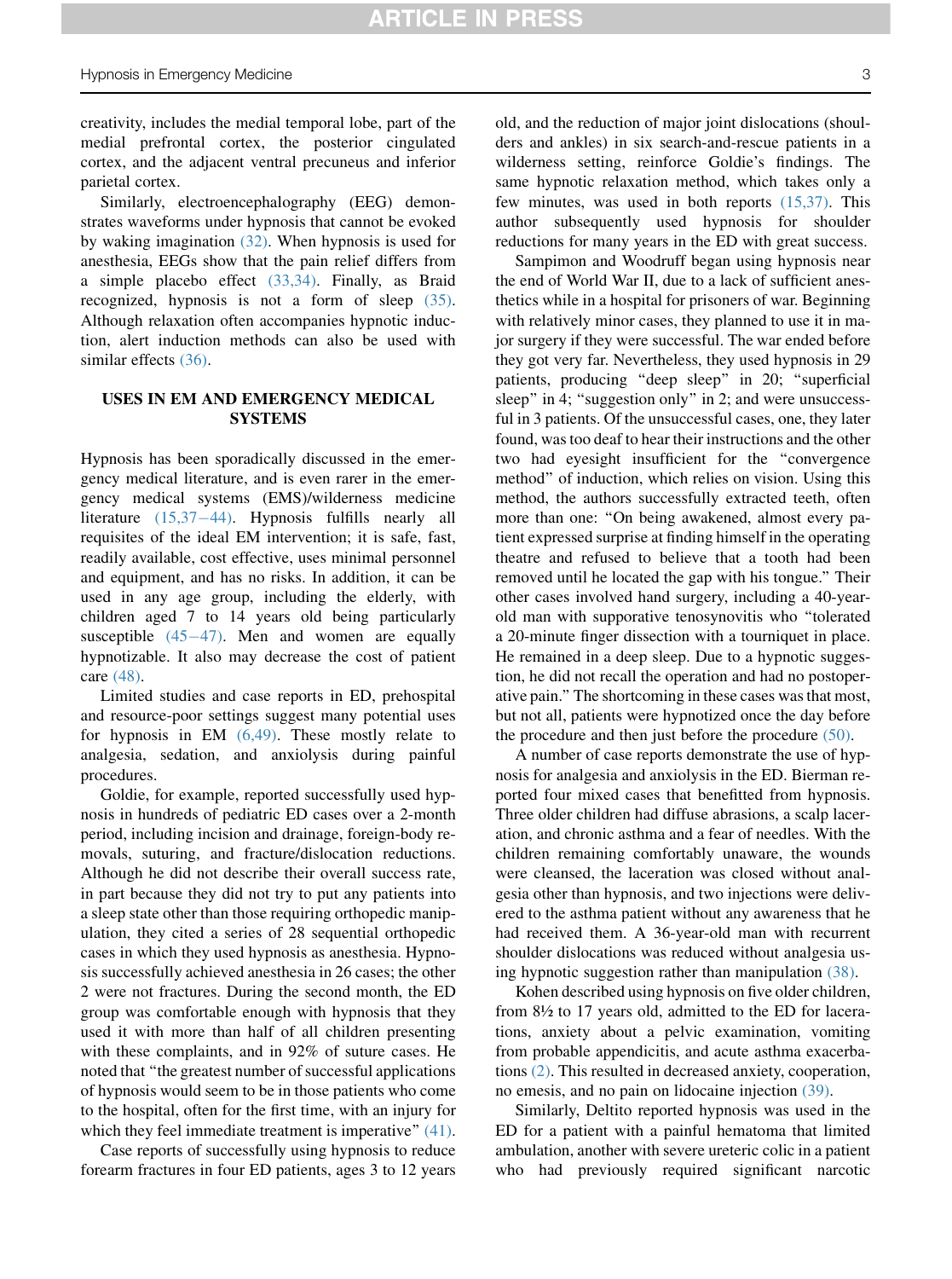**ARTICLE IN PRESS** 

analgesia, and a woman with severe herpetic stomatitis that caused a lisp [\(43\).](#page-6-0) All obtained significant relief: walking without pain, sleeping without narcotics, and no lisp. He was unable to hypnotize a 40-year-old inebriated patient with a corneal abrasion. Deltito also cites instances where he used hypnosis for acute pain management in cases ''associated with orthopedic injuries, acute burns, corneal abrasions, abdominal distress, headaches, menstrual discomfort, renal calculi, herpetic lesions, muscle spasms, and dental syndromes'' [\(43\).](#page-6-0) Wain and Amen reported a child and an adult with exaggerated pain responses who became cooperative with diminished pain after hypnosis [\(42\)](#page-6-0).

Ewin described a case of hypnotic analgesia for acute burns that were seen 3½ h after the 14-year-old boy accidentally immersed his arm in hot grease  $(370^{\circ}F)$  used for deep frying. Interestingly, the hypnotic suggestions concentrated on the hand and forearm, which had good pain relief and complete healing within 17 days. A 4 inch area on the shoulder that was not mentioned in the hypnosis took a skin graft and  $6\frac{1}{2}$  months to heal  $(51)$ .

Several case reports and this author's experiences also suggest that hypnosis can be useful to diagnose and initially treat conversion reactions presenting in the ED. This includes differentiating between organic and functional disorders and ''awakening'' a traumatically unresponsive patient  $(52-54)$  $(52-54)$ .

Other uses, in appropriate circumstances with receptive patients, will undoubtedly be found as the procedure becomes more widely used [\(49\)](#page-7-0). These may include ameliorating needle phobia, alleviating nausea and emesis, and lessening discomfort accompanying obstetric and gynecological complaints  $(55-59)$  $(55-59)$  $(55-59)$ .

### HYPNOTIC TECHNIQUES

Multiple techniques to induce hypnosis have been described, including the arm-drop, arm levitation, association, bionic arm (for children), confusion, two-finger, and direct gaze [\(60\).](#page-7-0)

Basic hypnotic techniques are easy to learn. Most clinicians have or can learn the interpersonal communication skills and the methods to put people at ease that foster successful hypnosis; many physicians with a ''good bedside manner'' already use some of these elements, such as calm reassurance, a steady speech cadence, and a laying on of hands. The clinician's training and experience, the setting, and the specific patient determine the most effective hypnotic technique.

Although practitioners may choose from several methods for inducing hypnosis, many physicians and prehospital personnel have found the following method extremely easy to learn and use. Usually, the process is described to the patients as a way to relax, so any misconceptions they have about hypnosis will not interfere with their cooperation [\(15,37\)](#page-6-0). As Boulton described it, ''In the particular context of 'difficult circumstances,' hypnosis is often best practiced without the patient being aware that it is being employed; all that is necessary is that the patient should not be actively hostile to the technique" [\(61\).](#page-7-0)

During the ''pre-induction'' phase, the clinician establishes rapport with the patient. (If adults have had prior exposure to hypnosis, the practitioner discusses their experiences and the relationship between this technique and those experiences.) The clinician first explains the concept of patient and clinician cooperation, frequently described as permissive hypnosis. This helps allay the common adult fear of domination, control, or coercion by the clinician; children rarely experience this [\(6,15,37\).](#page-6-0)

A key element in all cases, but especially in a noisy prehospital or ED environment, is to reinforce that the patient should listen only to the clinician and that the process will proceed at the patient's pace without pressure. The clinician should speak in a firm, quiet manner, and not react to any of the noisy or distracting activities in the immediate vicinity [\(6,15,37\)](#page-6-0).

Boulton's very simple hypnotic method was to keep repeating, ''Now I want you to relax completely; just listen to my voice; ignore other noises; you feel warm and comfortable and drowsy; just relax; you will feel quite sleepy just as if you were in bed at home; breathe slowly-and-deeply; and as-you-breathe-you-will-feelsleepier-and-sleepier-and-sleepier, sleepier-and-sleepier. Just-let-your-eyes-close-and-go-off-to-sleep, relax, yourlimbs-feel-heavy, your-arms-feel-heavy, just-relax-and-breathe-deeply, etc., etc." [\(61\)](#page-7-0).

A method that has been used successfully both in the wilderness and in EDs begins with instructing the patient to close his eyes and to relax. Unlike adults, children in stressful conditions are already considered in a light hypnotic state (often referred to as ''stage 1''), and so are generally more susceptible to hypnotic suggestions. The patient is then asked to concentrate on his toes, imagining/producing sensations of heaviness and pleasant warmth in the limbs as "all of the muscles in your toes relax.'' For most people, feelings of heaviness are easier to imagine than warmth, but this is not consistent. The clinician should continue to suggest both sensations. A significant amount of time  $(30-45 s)$  is spent helping the patient to concentrate on and relax the toes. If this can be accomplished, the remainder of the procedure is much easier [\(6,15,37\).](#page-6-0)

The clinician then suggests that the patient feel the warmth or heaviness flow up into the feet, then the legs, thighs, and so forth. A significant indication that the technique has been successful is the regularization of the patient's breathing.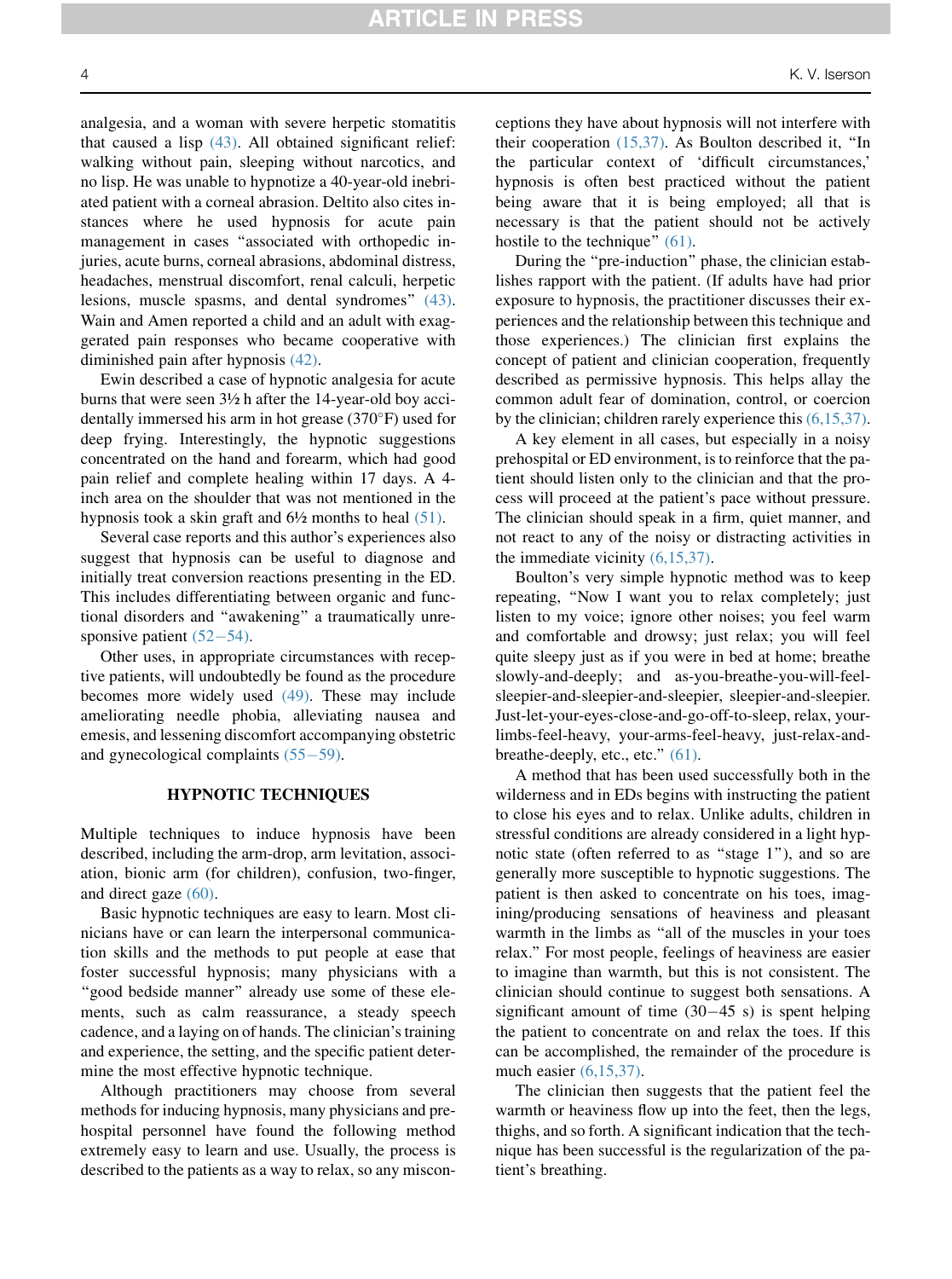Detailed scripts with which clinicians can practice, teach, and use various induction and deepening techniques can be found at [www.psywww.com/asc/hyp/art/](http://www.psywww.com/asc/hyp/art/ind00) [ind00](http://www.psywww.com/asc/hyp/art/ind00) [\(60\)](#page-7-0).

#### Analgesia: Specific Suggestions

When using hypnosis for analgesia, many patients, especially those who might be resistant to clinician suggestions, respond best to distraction techniques. As when a person fails to notice a serious injury during a sporting event or a battle, distraction directs attention away from the pain or an unpleasant emotion [\(62\).](#page-7-0) Have the patient concentrate intensely on sensations coming from areas of the body that do not feel pain. Alternatively, have them concentrate on performing a favorite activity or solving a puzzle. They can combine this with clenching their fists when inhaling and relaxing them when exhaling. When possible, listening to music, watching a television show, or playing a video game ''against the house'' also distracts individuals from noxious stimuli [\(63\)](#page-7-0).

For more suggestible patients, tell them that the painful area is becoming numb. Alternatively, have them imagine that ice cold water, a block of ice, or cold creek water coming down a mountain is running over and cooling the painful area (particularly good in burned patients). Another metaphor is to have them imagine that the painful area is becoming warmer as it is heated by the sun, a warm bath, or an electric blanket [\(64\).](#page-7-0)

#### Hypnotic Deepening Techniques

A suggestion to the patient at this time should be to slow their rate of breathing and further allow the entire body to relax. Suggest that with each exhalation, the patient will become more and more relaxed. The patient is then told that he will feel relaxed, sleepy, and will ''travel in your mind to a very pleasant place, perhaps a beach or mountain.'' In children, a fantasy of Disneyland or some other favorite place can be elaborated.

An excellent technique that can be used with relaxation is often called the ''staircase method.'' Tell patients to imagine that they are standing at the top of a staircase. Instruct them that, as the clinician counts backward from 10, they will descend one step and feel increasingly more relaxed. Say the numbers every 5 to 8 s, coinciding with the beginning of their exhalations.

Several other common methods, including "relaxation'' and ''stiff arm,'' can then be used to deepen the hypnotic state  $(60)$ . When it appears that patients are sufficiently deep, make the required clinical suggestion, such as that they will not remember the process of, and pain during, an upcoming procedure.

#### Hypnotic Emergence

The techniques related to getting patients to emerge from a hypnotic state may not be needed. If hypnosis is being used alone for the manipulation associated with reducing forearm fractures (or joint dislocations), the patient normally arouses immediately after the procedure. However, if a posthypnotic suggestion for pain relief or selective amnesia has been given, this might still be in effect. It can be reversed before the end of hypnosis, if desired.

For those patients in very deep hypnosis (approximately 15% of patients), it might be necessary to deliberately awaken them at the end of the procedure. The simplest method is to say: ''I am going to count to ten and your eyes will open and you will feel perfectly normal. 1, 2, beginning to wake, 3, 4, lighter and lighter, 5, 6, eyes beginning to open, 7, 8, nearly awake, 9, 10, quite awake" [\(61\)](#page-7-0).

#### HYPNOTIZABILITY

The common myth is that only gullible people or those with deficient intellects can be hypnotized. In reality, only those with the power to concentrate can be hypnotized. Hypnotic suggestibility is a sign of psychological health. Those with very low intelligence, schizophrenics, patients inebriated with drugs and alcohol, and those with organic brain syndrome cannot usually be hypnotized, although that varies with the individual subject [\(47\).](#page-6-0) Boulton and Cole, writing about anesthesia in ''difficult situations," concluded: "While most people can be hypnotized to some extent, only about 90% of a given sample will be hypnotized by a given hypnotist" [\(61\).](#page-7-0)

Although many tests have been devised to assess the depth of hypnosis or to measure patients' hypnotic susceptibility, these tests have little clinical relevance [\(65,66\)](#page-7-0). In a clinical setting, results are what matter, and they do not always correspond to abstract measures of hypnotic success. The key is whether the patient cooperates with the procedure, relaxes enough (e.g., joint reductions), or has diminished pain. It is, therefore, unnecessary for clinicians to administer any of these tests [\(6\).](#page-6-0)

Is a person hypnotized? No one can determine whether a patient is adequately hypnotized until after the fact. If there is a drawback to using hypnosis in the ED, it is the fact that studies have shown that even experienced hypnotists cannot determine which patients are actually hypnotized and which are pretending to be in a hypnotic state. However, as with the use of anesthetics, if it does not work, the physician can either try it again or use another technique [\(15\)](#page-6-0). Realistically, no one can definitively tell whether a patient is hypnotized until a clinical outcome (e.g., anxiety reduction, decreased pain, or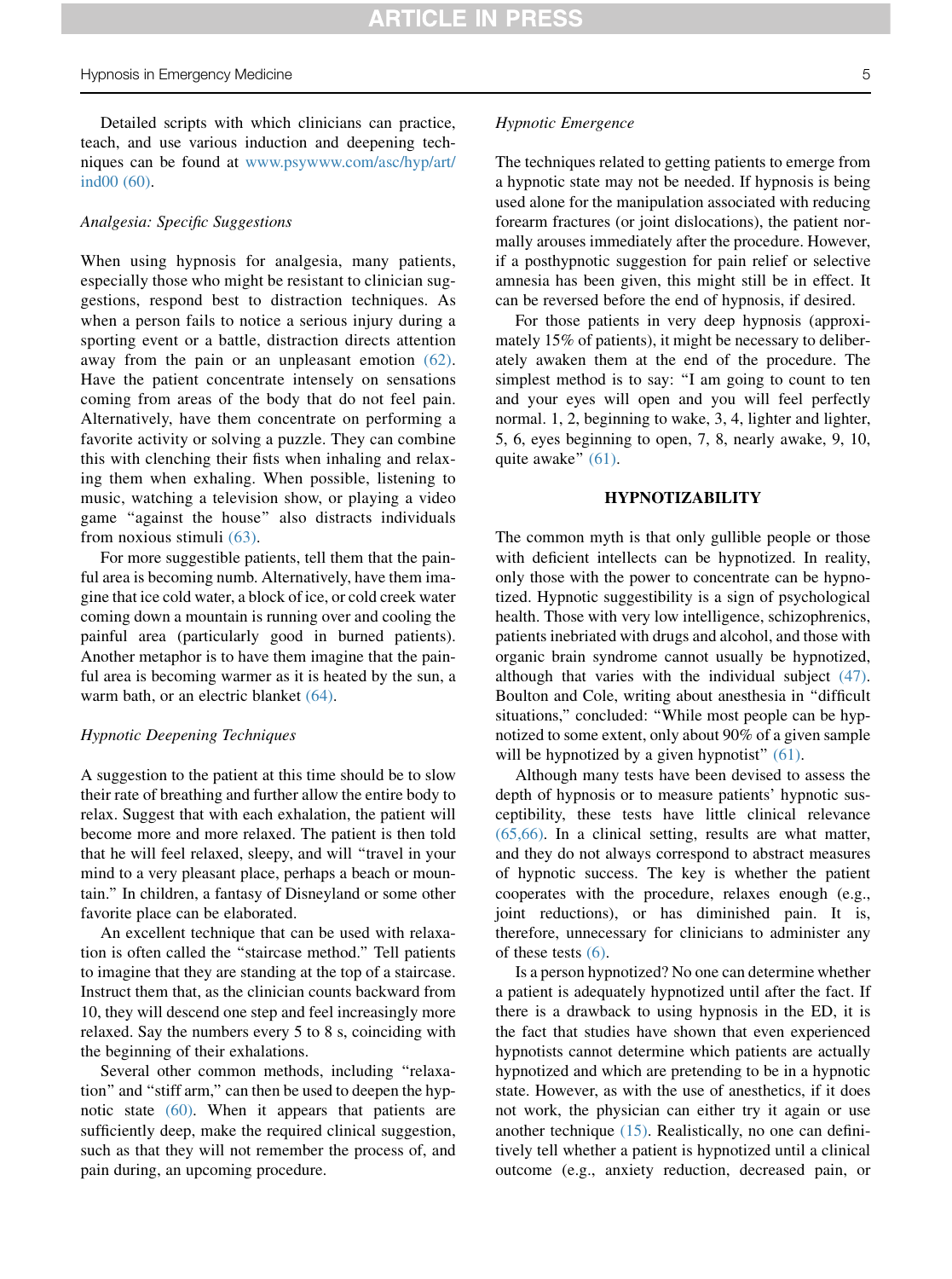increased mobility) is realized. If the clinical goal is achieved, however, the emergency clinician need not be concerned about whether the patient was actually ''hypnotized.''

## WHY DON'T EMERGENCY CLINICIANS USE HYPNOSIS?

Discussing hypnosis in 1989, Bierman wrote, ''Direct clinical application of such phenomena to medical emergencies has received only sporadic attention'' [\(39\).](#page-6-0) Although medical hypnosis has been used for millennia, most emergency clinicians hesitate to use this nonpharmacological intervention for a variety of reasons, including its association with alternativecomplementary medicine. As Boulton wrote, ''It is a pity that hypnosis, admittedly through the fault of some of its practitioners, often bears the stigma of charlatanism'' [\(67\)](#page-7-0). Of course, if a modality has been proven effective, it can no longer be considered a form of alternative practice.

Many myths surround the use of hypnosis, not the least of which is patients' fear that once they are under hypnosis, they will not be able to resist the hypnotist's suggestions. In truth, subjects follow post-hypnotic suggestions only if they wish to do so, and they can come out of a trance at any time. Among clinicians, there is the mistaken belief that hypnosis requires considerable time, a quiet place, and an operator free from distraction. This has been repeatedly disproved by its use in ED and prehospital settings [\(15,38\).](#page-6-0) Genuine barriers to its increased clinical use fall into two categories: assured effectiveness and training.

#### Assured Effectiveness

Emergency clinicians without experience who use clinical hypnosis may rightfully be skeptical about its use. While some studies and case reports suggest that hypnosis may be effective in emergency medicine, most clinical and laboratory studies only tangentially address the issues of whether most clinicians can learn and use the technique in emergency care situations. Also, even those experienced in clinical hypnosis have no effective method of determining if an hypnotic state has been achieved until they observe the desired clinical results. If they use hypnosis to relieve existing pain or diminish anxiety, they can immediately observe its effect. If they use hypnosis to diminish the acute pain, muscle spasm, or anxiety relating to a procedure, its efficacy can only be determined once the procedure begins. However, a parallel situation exists when using local anesthetics or sedatives, which may not have the desired effect until the dose is increased. As with anesthetics and sedatives,

clinicians can repeat the hypnotic process or switch to a different modality.

#### **Training**

Clinicians use the techniques that they have learned. Because hypnosis is not included in the educational requirements for emergency physicians, emergency nurses, and prehospital providers, it is rarely taught in residency programs, prehospital care courses, or continuing education programs. If trainees do not see it used or, at the least, hear about its effectiveness, they are unlikely to use it.

## POTENTIAL HYPNOSIS STUDIES IN EM

Investigational studies will be needed to identify how hypnosis can best be used in EM. Hypnosis offers ED and prehospital practitioners numerous investigational opportunities. Study areas can be most easily divided into patients, methods, and outcomes.

Patient-related studies might usefully address what factors make EM patients more hypnotizable, such as age, presenting complaint, chronic or acutely administered medications, level of alcohol/illicit drug use, prior hypnotic experiences, and their attitude toward hypnosis.

Methodological studies could encompass assessing the best methods for instructing practitioners in hypnotic techniques and uses, pre-existing EM personnel's attitudes and beliefs about hypnosis, and their willingness to use the technique. Ultimately, studies might test whether the combination of hypnosis and low-dose pharmaceuticals may increase the number of practitioners who can successfully use the technique. A clinical method for determining which patients are hypnotized would potentially be very useful, although more than a century of study has failed to demonstrate any method other than complex neurophysiological tests.

Outcome studies will need to assess the success of and time required to use various hypnotic methods within different EM milieus and with different presenting complaints. Part of this assessment will be to determine how often and what types and doses of ''rescue'' medications are necessary when hypnosis alone is unsuccessful.

## **CONCLUSIONS**

Hypnosis holds enormous potential as a safe nonpharmacologic tool for patient care in emergency medicine, prehospital care, and remote medical settings. Advancing its use in EM and prehospital care will require research into the most effective techniques, delineating in which acute care situations, where it is most effective, providing education and training in hypnotic techniques, and,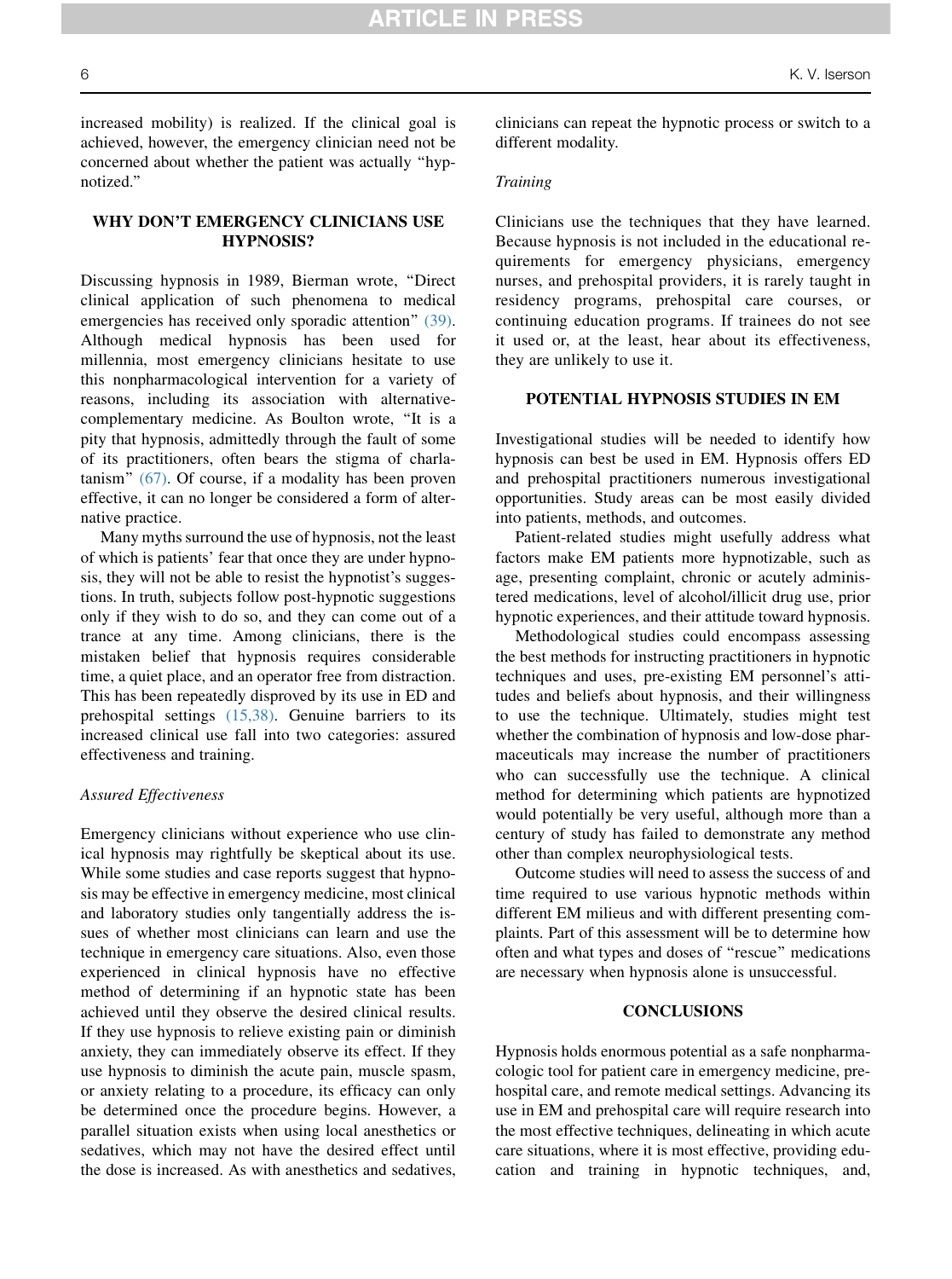<span id="page-6-0"></span>eventually, its endorsement by major professional organizations and inclusion in required curriculums.

Every scientific theory goes through a classic progression: First, it is attacked as absurd. Then it is admitted to be true, but obvious and insignificant. Finally, it is deemed to be so important that its adversaries claim they were the ones who discovered it [\(68\).](#page-7-0) Where does hypnosis currently lie in this continuum within emergency care? Not far enough.

#### REFERENCES

- 1. [Spiegel H, Greenleaf M, Spiegel D. Hypnosis: an adjunct for ther](http://refhub.elsevier.com/S0736-4679(13)01137-2/sref1)[apy. In: In: Kaplan HI, Sadock BJ, eds. Comprehensive textbook](http://refhub.elsevier.com/S0736-4679(13)01137-2/sref1) [of psychiatry. 7th edn., Vol. 2. Philadelphia, PA: Lippincott Wil](http://refhub.elsevier.com/S0736-4679(13)01137-2/sref1)[liams & Wilkins; 2000:2138–46.](http://refhub.elsevier.com/S0736-4679(13)01137-2/sref1)
- 2. [Fromm E. Significant developments in clinical hypnosis during the](http://refhub.elsevier.com/S0736-4679(13)01137-2/sref2) [past 25 years. Int J Clin Exp Hypn 1987;35:215–30](http://refhub.elsevier.com/S0736-4679(13)01137-2/sref2).
- 3. [Elman D. Hypnotherapy. Glendale, CA: Westwood Publishing Co.;](http://refhub.elsevier.com/S0736-4679(13)01137-2/sref3) [1964.](http://refhub.elsevier.com/S0736-4679(13)01137-2/sref3)
- 4. [Green JP, Barabasz AF, Barrett D, Montgomery GH. Forging ahead:](http://refhub.elsevier.com/S0736-4679(13)01137-2/sref4) [the 2003 APA Division 30 definition of hypnosis. Int J Clin Exp](http://refhub.elsevier.com/S0736-4679(13)01137-2/sref4) [Hypn 2005;53:259–64.](http://refhub.elsevier.com/S0736-4679(13)01137-2/sref4)
- 5. [Stewart JH. Hypnosis in contemporary medicine. Mayo Clin Proc](http://refhub.elsevier.com/S0736-4679(13)01137-2/sref5) [2005;80:511–24.](http://refhub.elsevier.com/S0736-4679(13)01137-2/sref5)
- 6. [Iserson KV. Improvised medicine: providing care in extreme envi](http://refhub.elsevier.com/S0736-4679(13)01137-2/sref6)[ronments170. New York: McGraw-Hill; 2012:196–7](http://refhub.elsevier.com/S0736-4679(13)01137-2/sref6).
- 7. [Crawford HJ, Knebel T, Kaplan L, et al. Hypnotic analgesia: I. So](http://refhub.elsevier.com/S0736-4679(13)01137-2/sref7)[matosensory event-related potential changes to noxious stimuli: II.](http://refhub.elsevier.com/S0736-4679(13)01137-2/sref7) [Transfer learning to reduce chronic lower back pain. Int J Clin Exp](http://refhub.elsevier.com/S0736-4679(13)01137-2/sref7) [Hypn 1998;46:92–132.](http://refhub.elsevier.com/S0736-4679(13)01137-2/sref7)
- 8. [Szechtman H, Woody E, Bowers KS, Nahmias C. Where the imag](http://refhub.elsevier.com/S0736-4679(13)01137-2/sref8)[inal appears real: a positron emission tomography study of auditory](http://refhub.elsevier.com/S0736-4679(13)01137-2/sref8) [hallucinations. Proc Natl Acad Sci U S A 1998;95:1956–60](http://refhub.elsevier.com/S0736-4679(13)01137-2/sref8).
- 9. [Aubert AE, Verheyden B, Beckers F, Tack J, Vandenberghe J. Car](http://refhub.elsevier.com/S0736-4679(13)01137-2/sref9)[diac autonomic regulation under hypnosis assessed by heart rate](http://refhub.elsevier.com/S0736-4679(13)01137-2/sref9) [variability: spectral analysis and fractal complexity. Neuropsy](http://refhub.elsevier.com/S0736-4679(13)01137-2/sref9)[chobiology 2009;60:104–12.](http://refhub.elsevier.com/S0736-4679(13)01137-2/sref9)
- 10. [Rainville P, Hofbauer RK, Paus T, Duncan GH, Bushnell MC,](http://refhub.elsevier.com/S0736-4679(13)01137-2/sref10) [Price DD. Cerebral mechanisms of hypnotic induction and sugges](http://refhub.elsevier.com/S0736-4679(13)01137-2/sref10)[tion. J Cogn Neurosci 1999;11:110–25](http://refhub.elsevier.com/S0736-4679(13)01137-2/sref10).
- 11. [Uslu T, Ilhan A, Ozcan O, Turkoglu D, Ersoy A, Celik E. Cerebral](http://refhub.elsevier.com/S0736-4679(13)01137-2/sref11) [blood flow evaluation during the hypnotic state with transcranial](http://refhub.elsevier.com/S0736-4679(13)01137-2/sref11) [Doppler sonography. Int J Clin Exp Hypn 2012;60:81–7](http://refhub.elsevier.com/S0736-4679(13)01137-2/sref11).
- 12. [Rossi EL. The psychobiology of mind-body healing: new concepts](http://refhub.elsevier.com/S0736-4679(13)01137-2/sref12) [of therapeutic hypnosis. Rev. edn. New York: WW Norton; 1993.](http://refhub.elsevier.com/S0736-4679(13)01137-2/sref12)
- 13. [Vanhaudenhuyse A, Boly M, Laureys S, Faymonville M-E. Neuro](http://refhub.elsevier.com/S0736-4679(13)01137-2/sref13)[physiological correlates of hypnotic analgesia. Contemp Hypn](http://refhub.elsevier.com/S0736-4679(13)01137-2/sref13) [2009;26:15–23.](http://refhub.elsevier.com/S0736-4679(13)01137-2/sref13)
- 14. [Marmer MJ. Present applications of hypnosis in anesthesiology.](http://refhub.elsevier.com/S0736-4679(13)01137-2/sref14) [West J Surg Obstet Gynecol 1961;69:260–3](http://refhub.elsevier.com/S0736-4679(13)01137-2/sref14).
- 15. [Iserson KV. Hypnosis for pediatric fracture reduction. J Emerg Med](http://refhub.elsevier.com/S0736-4679(13)01137-2/sref15) [1999;17:53–6.](http://refhub.elsevier.com/S0736-4679(13)01137-2/sref15)
- 16. [Flagg PJ. Anaesthesia in Europe on the Western battlefront. Int Clin](http://refhub.elsevier.com/S0736-4679(13)01137-2/sref16) [1918;3:210–28.](http://refhub.elsevier.com/S0736-4679(13)01137-2/sref16)
- 17. [Blankfield RP. Suggestion, relaxation, and hypnosis as adjuncts in](http://refhub.elsevier.com/S0736-4679(13)01137-2/sref17) [the care of surgery patients: a review of the literature. Am J Clin](http://refhub.elsevier.com/S0736-4679(13)01137-2/sref17) [Hypn 1991;33:172–86.](http://refhub.elsevier.com/S0736-4679(13)01137-2/sref17)
- 18. [Council on Mental Health. Medical use of hypnosis. JAMA 1958;](http://refhub.elsevier.com/S0736-4679(13)01137-2/sref18) [168:186–9.](http://refhub.elsevier.com/S0736-4679(13)01137-2/sref18)
- 19. [American Psychiatric Association. Regarding Hypnosis Position](http://refhub.elsevier.com/S0736-4679(13)01137-2/sref19) [Statement \[approved by the Council February 15, 1961\]. APA](http://refhub.elsevier.com/S0736-4679(13)01137-2/sref19) [Document Reference No. 610001. Washington, DC: American Psy](http://refhub.elsevier.com/S0736-4679(13)01137-2/sref19)[chiatric Association; 1961.](http://refhub.elsevier.com/S0736-4679(13)01137-2/sref19)
- 20. [Integration of behavioral and relaxation approaches into the treat](http://refhub.elsevier.com/S0736-4679(13)01137-2/sref20)[ment of chronic pain and insomnia. NIH Technology Assessment](http://refhub.elsevier.com/S0736-4679(13)01137-2/sref20) [Panel on Integration of Behavioral and Relaxation Approaches](http://refhub.elsevier.com/S0736-4679(13)01137-2/sref20)

[into the Treatment of Chronic Pain and Insomnia. JAMA 1996;](http://refhub.elsevier.com/S0736-4679(13)01137-2/sref20) [276:313–8.](http://refhub.elsevier.com/S0736-4679(13)01137-2/sref20)

- 21. [Dumont L, Martin C, Broer I. Functional neuroimaging studies of](http://refhub.elsevier.com/S0736-4679(13)01137-2/sref21) [hypnosis and meditation: a comparative perspective. J Mind Body](http://refhub.elsevier.com/S0736-4679(13)01137-2/sref21) [Regul 2012;1:58–70](http://refhub.elsevier.com/S0736-4679(13)01137-2/sref21).
- 22. [Kosslyn SM, Thompson WL, Costantini-Ferrando MF, Alpert NM,](http://refhub.elsevier.com/S0736-4679(13)01137-2/sref22) [Spiegel D. Hypnotic visual illusion alters color processing in the](http://refhub.elsevier.com/S0736-4679(13)01137-2/sref22) [brain. Am J Psychiatry 2000;157:1279–84.](http://refhub.elsevier.com/S0736-4679(13)01137-2/sref22)
- 23. [Rainville P, Hofbauer RK, Bushnell MC, Dunca GH, Price DD.](http://refhub.elsevier.com/S0736-4679(13)01137-2/sref23) [Hypnosis modulates activity in brain structures involved in the regu](http://refhub.elsevier.com/S0736-4679(13)01137-2/sref23)[lation of consciousness. J Cogn Neurosci 2002;114:887–901](http://refhub.elsevier.com/S0736-4679(13)01137-2/sref23).
- 24. [Rainville P, Duncan GH, Price DD, Carrier B, Bushnell MC. Pain](http://refhub.elsevier.com/S0736-4679(13)01137-2/sref24) [affect encoded in human anterior cingulate but not somatosensory](http://refhub.elsevier.com/S0736-4679(13)01137-2/sref24) [cortex. Science 1997;277:968–71.](http://refhub.elsevier.com/S0736-4679(13)01137-2/sref24)
- 25. Wik G, Fischer H, Bragée B, Finer B, Fredrikson M. Functional [anatomy of hypnotic analgesia: a PET study of patients with fibro](http://refhub.elsevier.com/S0736-4679(13)01137-2/sref25)[myalgia. Eur J Pain 1999;3:7–12](http://refhub.elsevier.com/S0736-4679(13)01137-2/sref25).
- 26. [Faymonville M-E, Roediger L, Del Fiore G, et al. Increased cerebral](http://refhub.elsevier.com/S0736-4679(13)01137-2/sref26) [functional connectivity underlying the antinociceptive effects of](http://refhub.elsevier.com/S0736-4679(13)01137-2/sref26) [hypnosis. Cogn Brain Res 2003;17:255–62.](http://refhub.elsevier.com/S0736-4679(13)01137-2/sref26)
- 27. [Patterson DR, Jensen MP. Hypnosis and clinical pain. Psychol Bull](http://refhub.elsevier.com/S0736-4679(13)01137-2/sref27) [2003;129:495–521.](http://refhub.elsevier.com/S0736-4679(13)01137-2/sref27)
- 28. [Faymonville ME, Laureys S, Degueldre C, et al. Neural mecha](http://refhub.elsevier.com/S0736-4679(13)01137-2/sref28)[nisms of antinociceptive effects of hypnosis. Anesthesiology](http://refhub.elsevier.com/S0736-4679(13)01137-2/sref28) [2000;92:1257–67.](http://refhub.elsevier.com/S0736-4679(13)01137-2/sref28)
- 29. [Lipari S, Baglio F, Griffanti L, et al. Altered and asymmetric default](http://refhub.elsevier.com/S0736-4679(13)01137-2/sref29) [mode network activity in a ''hypnotic virtuoso'': an fMRI and EEG](http://refhub.elsevier.com/S0736-4679(13)01137-2/sref29) [study. Conscious Cogn 2012;21:393–400.](http://refhub.elsevier.com/S0736-4679(13)01137-2/sref29)
- 30. [Demertzi A, Soddu A, Faymonville ME, et al. Hypnotic modulation](http://refhub.elsevier.com/S0736-4679(13)01137-2/sref30) [of resting state fMRI default mode and extrinsic network connectiv](http://refhub.elsevier.com/S0736-4679(13)01137-2/sref30)[ity. Prog Brain Res 2011;193:309–22](http://refhub.elsevier.com/S0736-4679(13)01137-2/sref30).
- 31. [Pyka M, Burgmer M, Lenzen T, et al. Brain correlates of hypnotic pa](http://refhub.elsevier.com/S0736-4679(13)01137-2/sref31)[ralysis: a resting-state fMRI study. Neuroimage 2011;56:2173–82.](http://refhub.elsevier.com/S0736-4679(13)01137-2/sref31)
- 32. [Jensen SM, Barabasz A, Barabasz M, Warner D. EEG P300 event](http://refhub.elsevier.com/S0736-4679(13)01137-2/sref32)[related markers of hypnosis. Am J Clin Hypn 2001;44:127–39](http://refhub.elsevier.com/S0736-4679(13)01137-2/sref32).
- 33. [Zachariae R, Bjerring P. The effect of hypnotically induced anal](http://refhub.elsevier.com/S0736-4679(13)01137-2/sref33)[gesia on flare reaction of the cutaneous histamine prick test. Arch](http://refhub.elsevier.com/S0736-4679(13)01137-2/sref33) [Dermatol Res 1990;282:539–43](http://refhub.elsevier.com/S0736-4679(13)01137-2/sref33).
- 34. [Spiegel D, Bierre P, Rootenberg J. Hypnotic alteration of somato](http://refhub.elsevier.com/S0736-4679(13)01137-2/sref34)sensory perception. Am J Psychiatry 1989;146:749-54.
- 35. [Tasman A, Kay J, Lieberman JAIn: . Psychiatry, Vol 2. Philadelphia,](http://refhub.elsevier.com/S0736-4679(13)01137-2/sref35) [PA: WB Saunders Co.; 1997:1478–99.](http://refhub.elsevier.com/S0736-4679(13)01137-2/sref35)
- 36. [Banyai EI, Hilgard ER. A comparison of active-alert hypnotic in](http://refhub.elsevier.com/S0736-4679(13)01137-2/sref36)[duction with traditional relaxation induction. J Abnorm Psychol](http://refhub.elsevier.com/S0736-4679(13)01137-2/sref36) [1976;85:218–24.](http://refhub.elsevier.com/S0736-4679(13)01137-2/sref36)
- 37. [Iserson KV. Reducing dislocations in a wilderness setting—use of](http://refhub.elsevier.com/S0736-4679(13)01137-2/sref37) [hypnosis and intraarticular anesthesia. J Wilderness Med 1991;](http://refhub.elsevier.com/S0736-4679(13)01137-2/sref37) [2\(1\):22–6](http://refhub.elsevier.com/S0736-4679(13)01137-2/sref37).
- 38. [Bierman SF. Hypnosis in the emergency department. Am J Emerg](http://refhub.elsevier.com/S0736-4679(13)01137-2/sref38) [Med 1989;7:238–42.](http://refhub.elsevier.com/S0736-4679(13)01137-2/sref38)
- 39. [Kohen DP. Applications of relaxation/mental imagery \(self-hypno](http://refhub.elsevier.com/S0736-4679(13)01137-2/sref39)[sis\) in pediatric emergencies. Int J Clin Exp Hypn 1986;34:283–94](http://refhub.elsevier.com/S0736-4679(13)01137-2/sref39).
- 40. [Paris PM. Pain management in the child. Emerg Med Clin North](http://refhub.elsevier.com/S0736-4679(13)01137-2/sref40) [Am 1987;5:699–707.](http://refhub.elsevier.com/S0736-4679(13)01137-2/sref40)
- 41. [Goldie L. Hypnosis in the casualty department. Br Med J 1956;2:](http://refhub.elsevier.com/S0736-4679(13)01137-2/sref41) [1340–2](http://refhub.elsevier.com/S0736-4679(13)01137-2/sref41).
- 42. [Wain HJ, Amen DG. Emergency room use of hypnosis. Gen Hosp](http://refhub.elsevier.com/S0736-4679(13)01137-2/sref42) [Psychiatry 1986;8:19–22.](http://refhub.elsevier.com/S0736-4679(13)01137-2/sref42)
- 43. [Deltito JA. Hypnosis in the treatment of acute pain in the emergency](http://refhub.elsevier.com/S0736-4679(13)01137-2/sref43) [department setting. Postgrad Med J 1984;60:263–6.](http://refhub.elsevier.com/S0736-4679(13)01137-2/sref43)
- 44. [Jacobs DT. Hypnosis in the wilderness. Wild Med 1987;4:7–8](http://refhub.elsevier.com/S0736-4679(13)01137-2/sref44).
- 45. [Rowley DT. Hypnosis and Hypnotherapy. Beckenham. Kent, UK:](http://refhub.elsevier.com/S0736-4679(13)01137-2/sref45) [Croom Helm, Ltd.; 1986:40–59.](http://refhub.elsevier.com/S0736-4679(13)01137-2/sref45)
- 46. [Lutgendorf SK, Lang EV, Berbaum KS. Effects of age on respon](http://refhub.elsevier.com/S0736-4679(13)01137-2/sref46)[siveness to adjunct hypnotic analgesia during invasive medical pro](http://refhub.elsevier.com/S0736-4679(13)01137-2/sref46)[cedures. Psychosom Med 2007;69:191–9.](http://refhub.elsevier.com/S0736-4679(13)01137-2/sref46)
- 47. [Hall JR, Pennington M, Swicegood E, Winter AS. The relationship](http://refhub.elsevier.com/S0736-4679(13)01137-2/sref47) [of cognitive impairment to hypnotic susceptibility in a sample of](http://refhub.elsevier.com/S0736-4679(13)01137-2/sref47) [elderly: a pilot study. Psychology 2012;3:62–4.](http://refhub.elsevier.com/S0736-4679(13)01137-2/sref47)
- 48. [Lang EV, Rosen MP. Cost analysis of adjunct hypnosis with seda](http://refhub.elsevier.com/S0736-4679(13)01137-2/sref48)[tion during outpatient interventional radiologic procedures. Radi](http://refhub.elsevier.com/S0736-4679(13)01137-2/sref48)[ology 2002;222:375–82](http://refhub.elsevier.com/S0736-4679(13)01137-2/sref48).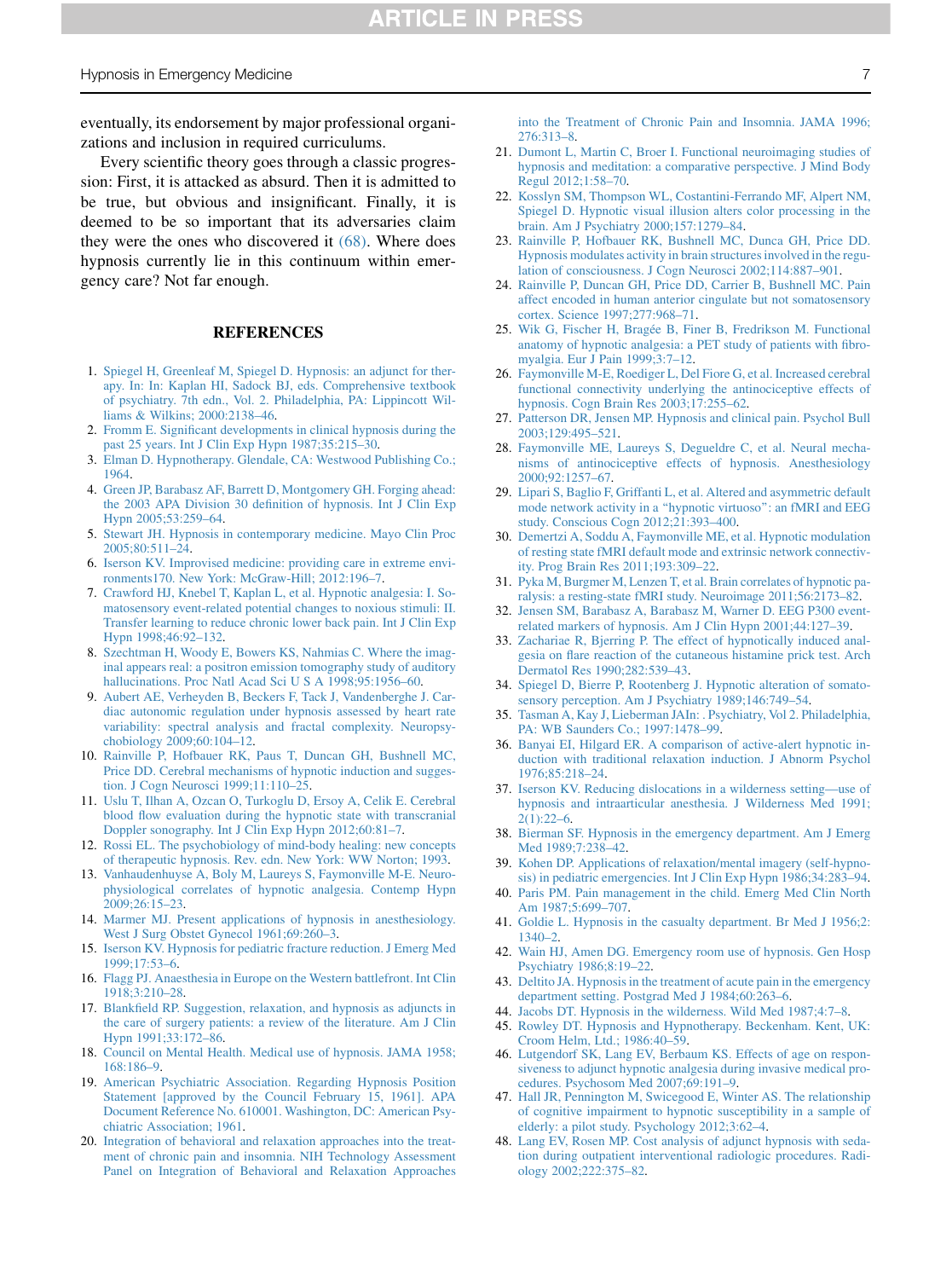# **ARTICLE IN PRESS**

- <span id="page-7-0"></span>49. [Peebles-Kleiger MJ. The use of hypnosis in emergency medicine.](http://refhub.elsevier.com/S0736-4679(13)01137-2/sref49) [Emerg Med Clin North Am 2000;18:327–38.](http://refhub.elsevier.com/S0736-4679(13)01137-2/sref49)
- 50. [Sampimon RL, Woodruff MF. Some observations concerning the](http://refhub.elsevier.com/S0736-4679(13)01137-2/sref50) [use of hypnosis as a substitute for anaesthesia. Med J Australia](http://refhub.elsevier.com/S0736-4679(13)01137-2/sref50) [1946;23:393–5.](http://refhub.elsevier.com/S0736-4679(13)01137-2/sref50)
- 51. [Ewin DM. Emergency room hypnosis for the burned patient. Am J](http://refhub.elsevier.com/S0736-4679(13)01137-2/sref51) [Clin Hypn 1986;29:7–12.](http://refhub.elsevier.com/S0736-4679(13)01137-2/sref51)
- 52. [Jagoda A, Kleiger J. Operation Desert Shield: a soldier in coma.](http://refhub.elsevier.com/S0736-4679(13)01137-2/sref52) [Case Stud Emerg Med 1991;7:1–4.](http://refhub.elsevier.com/S0736-4679(13)01137-2/sref52)
- 53. [Swartz MS, McCracken J. Emergency room management of con](http://refhub.elsevier.com/S0736-4679(13)01137-2/sref53)[version disorders. Hosp Commun Psychiatry 1986;37:828–31](http://refhub.elsevier.com/S0736-4679(13)01137-2/sref53).
- 54. [Valdiserri EV, Byrne JP. Hypnosis as emergency treatment for a](http://refhub.elsevier.com/S0736-4679(13)01137-2/sref54) [teen-age rape victim. Hosp Commun Psychiatry 1982;33:767–9](http://refhub.elsevier.com/S0736-4679(13)01137-2/sref54).
- 55. [Ulman LS, Chambers CT, McGrath PJ, Kisely S. A systematic re](http://refhub.elsevier.com/S0736-4679(13)01137-2/sref55)[view of randomized controlled trials examining psychological inter](http://refhub.elsevier.com/S0736-4679(13)01137-2/sref55)[ventions for needle-related procedural pain and distress in children](http://refhub.elsevier.com/S0736-4679(13)01137-2/sref55) [and adolescents: an abbreviated Cochrane review. J Pediatr Psychol](http://refhub.elsevier.com/S0736-4679(13)01137-2/sref55) [2008;33:842–54.](http://refhub.elsevier.com/S0736-4679(13)01137-2/sref55)
- 56. [Madrid A, Giovannoli R, Wolfe M. Treating persistent nausea of](http://refhub.elsevier.com/S0736-4679(13)01137-2/sref56) [pregnancy with hypnosis: four cases. Am J Clin Hypn 2011;54:](http://refhub.elsevier.com/S0736-4679(13)01137-2/sref56)  $107 - 15$ .
- 57. [Richardson J, Smith JE, McCall G, Richardson A, Pilington K,](http://refhub.elsevier.com/S0736-4679(13)01137-2/sref57) [Kirsch I. Hypnosis for nausea and vomiting in cancer chemo](http://refhub.elsevier.com/S0736-4679(13)01137-2/sref57)[therapy: a systematic review of the research evidence. Eur J Cancer](http://refhub.elsevier.com/S0736-4679(13)01137-2/sref57) [Care \(Engl\) 2007;16:402–12.](http://refhub.elsevier.com/S0736-4679(13)01137-2/sref57)
- 58. [McCormack D. Hypnosis for hyperemesis gravidarum. J Obstet Gy](http://refhub.elsevier.com/S0736-4679(13)01137-2/sref58)[naecol 2010;30:647–53.](http://refhub.elsevier.com/S0736-4679(13)01137-2/sref58)
- 59. [Landolt AS, Milling LS. The efficacy of hypnosis as an intervention](http://refhub.elsevier.com/S0736-4679(13)01137-2/sref59) [for labor and delivery pain: a comprehensive methodological re](http://refhub.elsevier.com/S0736-4679(13)01137-2/sref59)[view. Clin Psychol Rev 2011;31:1022–31](http://refhub.elsevier.com/S0736-4679(13)01137-2/sref59).
- 60. Psych Web. Hypnotic induction techniques. Available at: [www.](http://www.psywww.com/asc/hyp/art/ind00.html) [psywww.com/asc/hyp/art/ind00.html](http://www.psywww.com/asc/hyp/art/ind00.html). Accessed September 7, 2012.
- 61. [Boulton TB, Cole P. Anesthesia in difficult situations. 7. Routine](http://refhub.elsevier.com/S0736-4679(13)01137-2/sref60) [preparations and pre-operative medication. Anaesthesia 1968;23:](http://refhub.elsevier.com/S0736-4679(13)01137-2/sref60) [220–34](http://refhub.elsevier.com/S0736-4679(13)01137-2/sref60).
- 62. [McCaul KD, Malott JM. Distraction and coping with pain. Psychol](http://refhub.elsevier.com/S0736-4679(13)01137-2/sref61) [Bull 1984;95:516–33.](http://refhub.elsevier.com/S0736-4679(13)01137-2/sref61)
- 63. [Corah NL, Gale EN, Illing SJ. Psychological stress reduction during](http://refhub.elsevier.com/S0736-4679(13)01137-2/sref62) [dental procedures. J Dent Res 1979;58:1347–51.](http://refhub.elsevier.com/S0736-4679(13)01137-2/sref62)
- 64. [Lee J-S, Pyun YD. Use of hypnosis in the treatment of pain. Korean](http://refhub.elsevier.com/S0736-4679(13)01137-2/sref63) [J Pain 2012;25:75–80](http://refhub.elsevier.com/S0736-4679(13)01137-2/sref63).
- 65. [Cohen SB. Tests of susceptibility/hypnotizability. In: Wester WC,](http://refhub.elsevier.com/S0736-4679(13)01137-2/sref64) [Smith AH, eds. Clinical hypnosis: a multidisciplinary approach.](http://refhub.elsevier.com/S0736-4679(13)01137-2/sref64) [Philadelphia: JB Lippincott; 1983:73](http://refhub.elsevier.com/S0736-4679(13)01137-2/sref64).
- 66. [Radtke HL, Spanos NP. The effect of rating scale descriptors on](http://refhub.elsevier.com/S0736-4679(13)01137-2/sref65) [hypnotic depth reports. J Psychol 1982;111:235–45.](http://refhub.elsevier.com/S0736-4679(13)01137-2/sref65)
- 67. [Boulton TB. Anæsthesia in difficult situations. Anaesthesia 1967;](http://refhub.elsevier.com/S0736-4679(13)01137-2/sref66) [22:101–33.](http://refhub.elsevier.com/S0736-4679(13)01137-2/sref66)
- 68. [Erickson MH, Hershman S, Secter II, eds. The practical application of](http://refhub.elsevier.com/S0736-4679(13)01137-2/sref67) [medical and dental hypnosis. New York: Brunner/Mazel; 1990:267](http://refhub.elsevier.com/S0736-4679(13)01137-2/sref67).